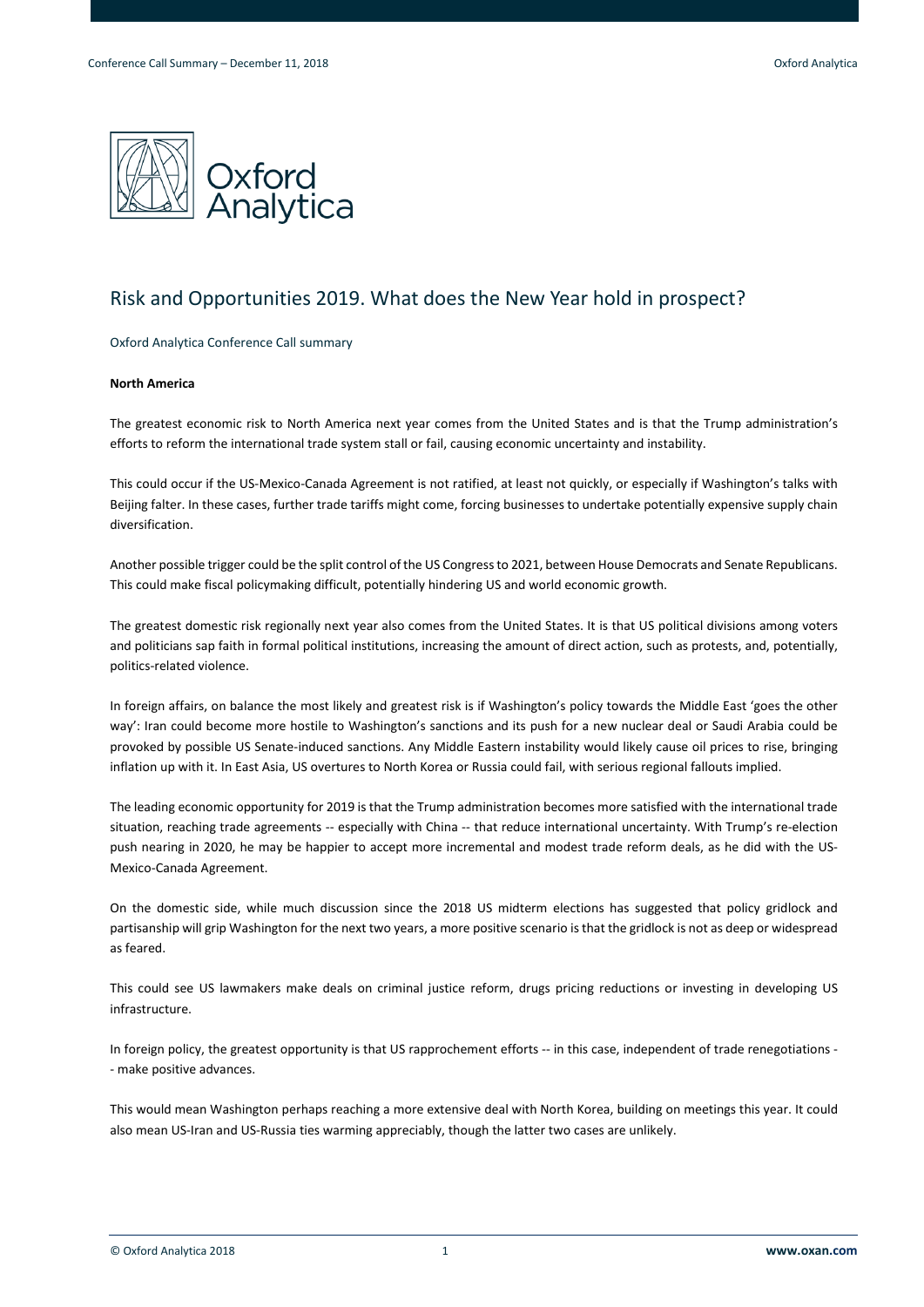#### **Asia Pacific**

The most serious risk is that the North Korea talks collapse and we see a return to 'fire and fury'.

This would put us in a worse position than before the talks started because Washington might decide that peace has been tried and failed, and therefore strengthen its military capabilities around North Korea. That would antagonise China and risk war with North Korea.

Elsewhere, the region's two largest democracies -- India and Indonesia -- are likely to see religious violence ahead of major polls.

In India, the nationally ruling Bharatiya Janata Party (BJP)'s general election campaign is likely to assume a tone that increases Hindu-Muslim tensions, especially in the BJP's 'Hindu-Hindi' heartlands.

In Indonesia, both candidates in the presidential election will appeal to conservative religious sentiment, increasing the likelihood of violent clashes between security personnel and hard-line Islamist groups.

Lastly, negotiations over the Regional Comprehensive Economic Partnership (RCEP) are likely to be delayed beyond 2019.

The proposed free trade agreement (FTA) involving the ten ASEAN members and six other Asia-Pacific states will require further comprises to address concerns over market access and fair competition.

However, elections in some of the projected bloc's countries will likely preclude substantive discussions before next year's second half.

The first opportunity is the Trans-Pacific Partnership, or, as its now officially called, the Comprehensive and Progressive Agreement for Trans-Pacific (CPTPP). Most of the signatories that are yet to ratify this free trade pact are likely to come on board during 2019 and other countries could join.

There is even an outside chance of the United States showing some renewed interest. A less likely scenario, but potentially a shrewd move, would be for Beijing to seek membership, pre-empting Washington doing so later.

The second opportunity is the likelihood of Beijing and Delhi moving towards closer economic cooperation. The two governments clashed last year over their territorial dispute in the Himalayas, but now their mutual distrust of the Trump administration and China's need for friends during the trade war with the United States is convincing them that they need to work together. We could see the two countries opening their markets to each other, reducing tariff and non-tariff barriers, and boosting bilateral trade. We could also see warmer diplomatic relations, and more cooperation over internal security, along with efforts to make sure that the territorial dispute will not overshadow the whole relationship in future.

Moving on to the third opportunity in the Asia-Pacific region, there may be new opportunities for foreign firms and governments to cooperate with China in space. China launched more spacecraft this year than any other country, and it completed the basic constellation of its BeiDou satellite navigation system, making this a serious alternative to GPS. China is actively looking for partners for its generously funded civil space programme, and customers for its low-cost launch providers. Some serious privatesector start-ups are entering the industry too, and they will be looking for investors.

#### **Russia/Former Soviet Union**

In May 2019, Vladimir Putin will be five years away from stepping down as president. He may be running out of ideas. The nationalist wave that boosted Putin's popularity after 2014 has fallen away. It has been replaced by a sense of resentment that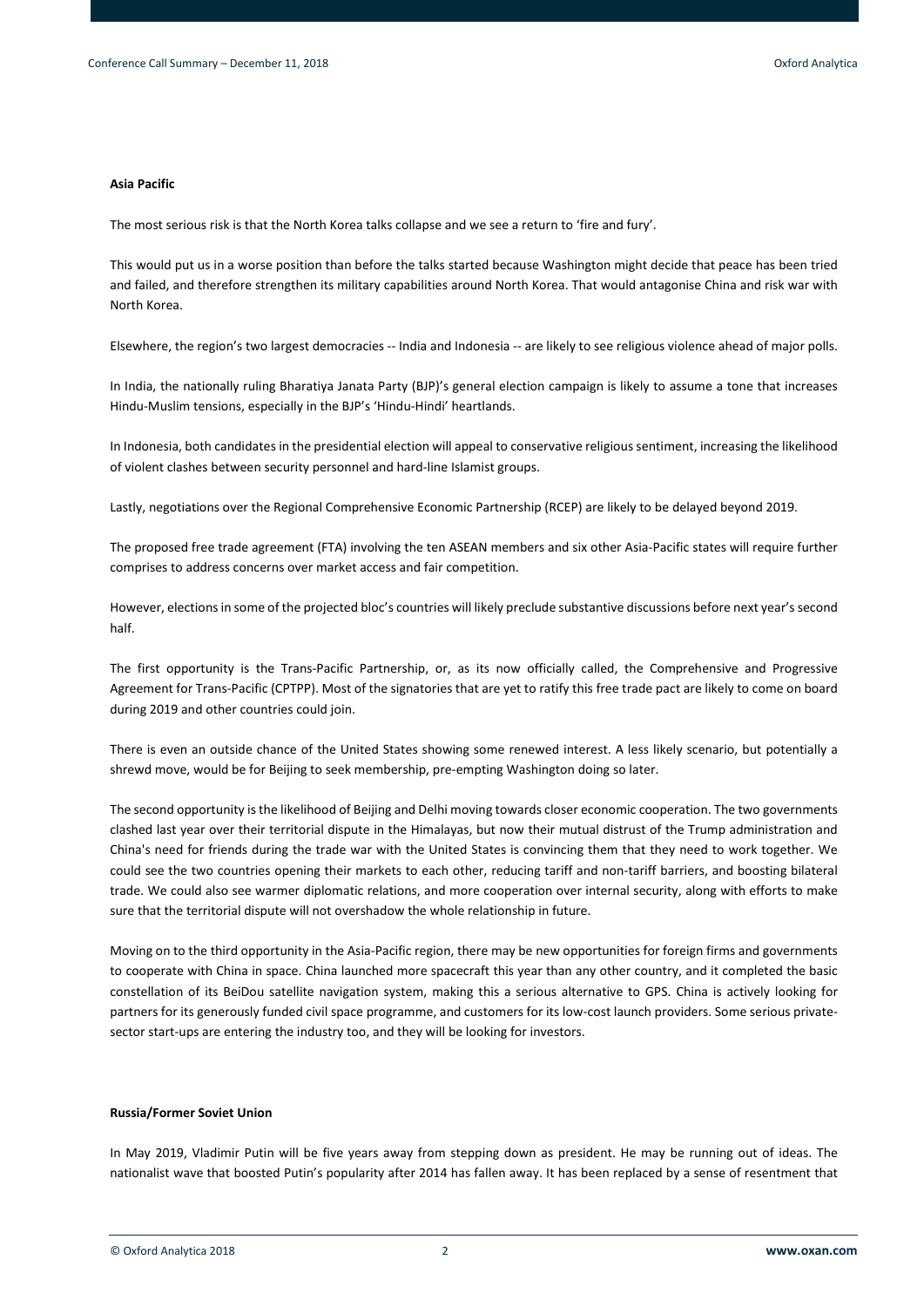the government seems not to be worried about the welfare of its people. Higher taxes and a longer wait for pensionable age are draining public support.

Opinion polls show that people are, for the first time, blaming Putin himself.

Rapid GDP growth is central to Putin's six-year plan for national development but the government's forecasts indicate that this is impossible. The Kremlin's apparent lack of direction and new ideas is a source of political risk.

That said, the government's policy of macroeconomic austerity means the economy will continue growing at modest rates with opportunities for investment in sanctions-free sectors.

Abroad, neither Ukraine nor Syria offers Moscow the chance of a clear victory that would achieve either of two key aims - expanding leverage on the United States, and pleasing the domestic audience in Russia. The Kremlin might take high-risk steps in existing or new zones of tension in a bid to improve its position. The recent naval confrontation off the coast of Crimea exemplifies the way in which opportunistic moves carry the risk of unintended escalation.

Next year sees critical elections in Ukraine: presidential in March and parliamentary in October. The presidential vote may go to a second round, and Petro Poroshenko may fail to win re-election. Considerable uncertainty will surround his successor, who may be less willing than Poroshenko to meet the IMF's reform demands -- although the winning candidate's pre-election posturing on the issue may be quietly shelved afterwards.

In eastern Ukraine, the electoral cycle will put conflict resolution efforts on hold as Moscow waits to see whether it can exert more leverage on the new administration.

In Central Asia, Uzbekistan is emerging economic facilitator and transport hub, creating new opportunities for investment in the country and the wider region.

In Kazakhstan, we see complete uncertainty about the 2020 presidential election and a possible succession raises the risks. If the current president, Nursultan Nazarbayev, designs and manages a succession process -- and sudden incapacitation does not derail it -- the transition is likely to reveal weaknesses in a system that is so dependent on one man, especially if Moscow tries to intervene covertly to influence the outcome.

# **Middle East and North Africa**

The Iranian economy will suffer following the re-imposition of US sanctions. A likely recession and high levels of inflation, combined with the popular perception that the government is out of touch, will produce spontaneous and organised protests. Hundreds of such protests took place in 2018 and they will expand significantly in 2019. However, they will centre on individual demands, and will lack the leadership or motivation to push for broad political change. The government will respond with a mixture of repression and concession.

In Turkey, global monetary tightening has caught up with the economy, which is particularly vulnerable thanks to its large current account deficit and substantial, mainly private-sector foreign debt. High interest rates, shrinking credit opportunities and low domestic demand will exacerbate the private sector's financial difficulties, deterring investors, threatening to prolong the recession and even spilling over to the banks. However, the government would still be extremely reluctant to resort to an IMF programme.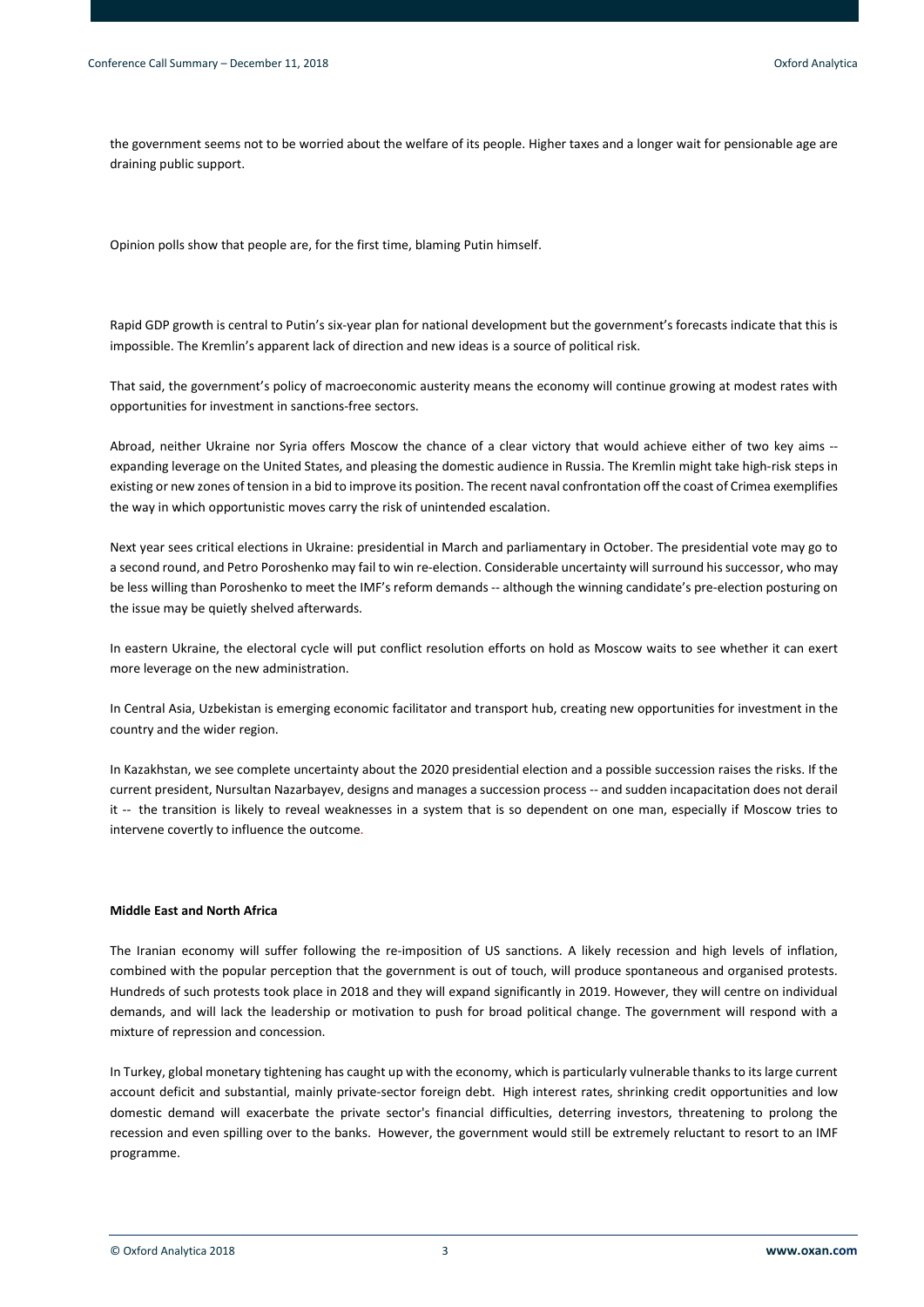In Syria, the conflict between government and opposition is effectively over. It has been replaced by interstate rivalry over territory and resources. President Bashar al-Assad's government will consolidate control over recaptured territory. However, it will not make the political concessions required to secure Western funding for reconstruction – funding that its allies, Russia and Iran, do not possess. Consequently, the economic and physical recovery will be partial at best.

Iraq is likely to struggle with insecurity as Islamic State militants have transitioned into an insurgency movement faster than the armed forces have transitioned to counterinsurgency. There are also risks from instability in the oil-rich southern provinces. However, there are likely to be positive moves to end the political and economic isolation of the Kurdistan region.

The Egyptian economy will perform strongly, growing at over 5% a year and the official unemployment rate has fallen below 10% for the first time since 2011. However, this is unlikely to translate into much-improved living standards. This could diminish support for President Abdel Fatah el-Sisi, who may nonetheless amend the constitution to remain in power beyond the end of his term in 2022.

Saudi Arabia will likely see a reconciliation with Western governments following the outcry over the murder of Jamal Khashoggi. Yet the affair has damaged the kingdom's long-term reputation with the international public and many business leaders.

In the other Gulf states, a likely rebound in oil prices provides a promising outlook for public finances. The shock of the slump will continue to drive reforms and diversification efforts. Oman will move forward with privatisation of its electricity infrastructure and Dubai will advance new real estate and commercial projects. Meanwhile, Qatar will permit greater levels of foreign ownership and grant incentives in priority sectors, boosting inward investment.

# **Sub-Saharan Africa**

Disputed elections will weigh on the short-term outlook in several states, not least Mozambique, Nigeria and Congo. A growing opposition challenge will increase pressure on Mozambique's ruling FRELIMO ahead of October's general election. Similarly, a close contest in Nigeria will raise fears of a post-poll crisis.

Congo is expected to hold long-awaited elections before the end of 2018; no matter what the outcome, post-poll instability is likely to linger deep into 2019.

Meanwhile, across the continent the geopolitical environment is shifting.

Traditional stakeholders such as the United States and Europe have narrowed their African engagements, focusing on core concerns such as trade, migration and counterterrorism. Chinese influence will expand further, in addition to the growing sway of non-traditional actors. This is changing the rules of the game for continental elites and contributing to geopolitical volatility.

While great power competition is happening off-stage, its reverberations are felt in Africa, notably from global trade volatility. Already, subdued commodities demand in the United States, EU and China has seen African growth forecasts revised downwards for 2019.

Further price volatility for key export commodities could shift the outlook for economies that have still only partly recovered from the 2014 oil price crash, many of which have not pursued necessary diversification. More broadly, sluggish economic growth in Angola, Nigeria and South Africa still weighs on the overall growth trajectory.

A potentially business-friendly administration in Nigeria, should the opposition People's Democratic Party (PDP) win February's polls, could improve the foreign investment environment; however, a Buhari victory would represent more of the same. Similarly, South African President Cyril Ramaphosa could use an ANC victory in forthcoming elections to validate a post-poll pro-investment agenda. However, reform pushback alongside external headwinds will determine his room to manoeuvre.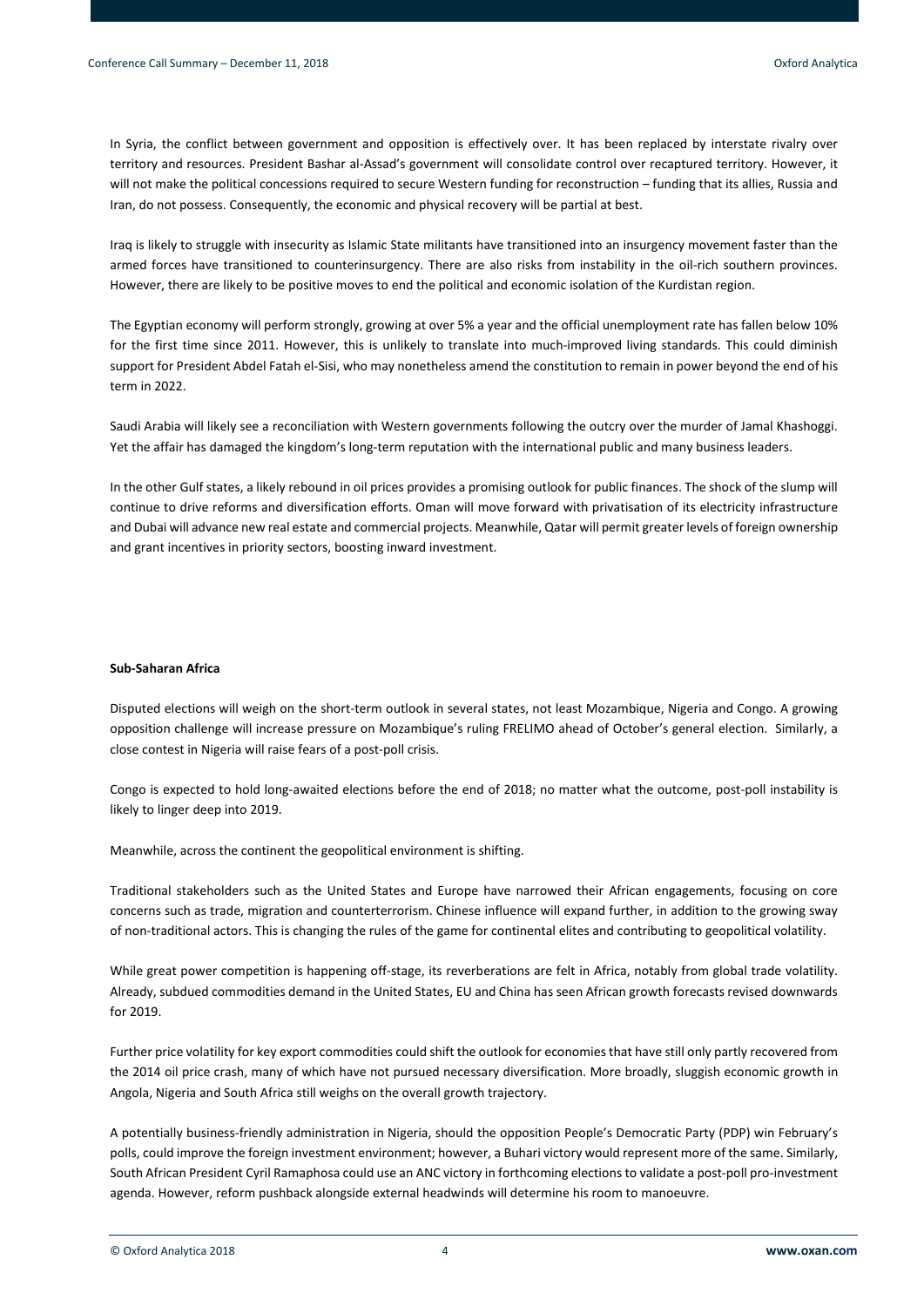Anti-corruption drives will accelerate, as new reform-minded leaders emphasise a renewed focus on good governance.

In South Africa, Ramaphosa will prioritise the renewal of several previously disempowered institutions, while a potentially streamlined cabinet will concentrate on improving sluggish growth prospects. Similarly, Angola's Joao Lourenco will use his enhanced state and party control to intensify a headline anti-graft campaign while expediting economic diversification measures alongside a new IMF funding package.

In the Horn, Ethiopia's new government is driving a remarkable turnaround in traditionally hostile regional relations, although the potential for deeper regional integration may still have limits. Nevertheless, if the current momentum can be sustained, this new dynamic has the potential to reduce conflict and deepen economic linkages.

# **Latin America**

President Andres Manuel Lopez Obrador (AMLO), has promised to transform Mexico, making numerous ambitious pledges, such as to construct 100 new universities, to slash corruption and crime, and to invest heavily in rail infrastructure. However, his failure to explain how his plans will be funded raises doubts over his ability to deliver. Public consultations have given him a vehicle by which to justify his proposals, but with turnout low and results consistently delivering suspiciously high levels of support, they risk becoming redundant in the eyes of the public. The political dominance of the National Regeneration Movement (Morena) suggests AMLO will be able politically to pursue his priorities easily, but differing opinions within the party will cause some problems, with challengers likely to demand referenda on controversial policies that AMLO will struggle to refuse.

Political change will come to Central America in 2019 with new governments in El Salvador, Guatemala and Panama. The main risks for the region, however, come from existing administrations; notably those of Nicaragua -- which will continue to suppress political opposition, driving migrant flows into Costa Rica -- and the United States -- whose aggressive anti-migrant stance threatens to bring aid cuts and increased deportations to the parts of the region that are least prepared to cope.

In Brazil, Jair Bolsonaro will take office on January 1. He campaigned on a hard-right platform including a crackdown on crime, laxer gun laws, a greater military role and easing of environmental regulations in order to stimulate economic activity. So far, however, it is not clear what he will be able to do, with 30 parties represented in Congress and disputes among his supporters. He has already had to roll back on plans to merge the environment and agriculture ministries, he has taken a more nationalist line on privatisations than his University of Chicago economy minister and he has become more conciliatory on China.

In Argentina, President Mauricio Macri will face general elections in October, in the context of economic downturn, an unpopular IMF package, austerity measures and rising support for opposition candidates. Macri seems to play better abroad than at home and his disapproval ratings keep rising. He could still win, but at this point it is uncertain; the prospect that former President Cristina Fernandez de Kirchner could return is likely to put a damper on investment this year.

In Venezuela, President Nicolas Maduro will be sworn in on January 10. Oil output is already under 1.2 million b/d and will probably fall below 1 million next year. The crisis looks likely to continue on a downward spiral, and migrant outflows to neighbouring countries will require increased international aid.

#### **Europe**

If the UK Parliament rejects Prime Minister Theresa May's 'withdrawal agreement', she is ousted as a leader of her party, and no alternative and feasible Brexit strategies emerge, the economic consequences of a No-deal would be significant. The United Kingdom would revert to WTO trade rules and face EU external tariffs. The economy would likely shrink and heighten the risk of recession. The EU's economic output would be reduced by around 1.5%, and the EU would probably be forced to cut spending from its budget.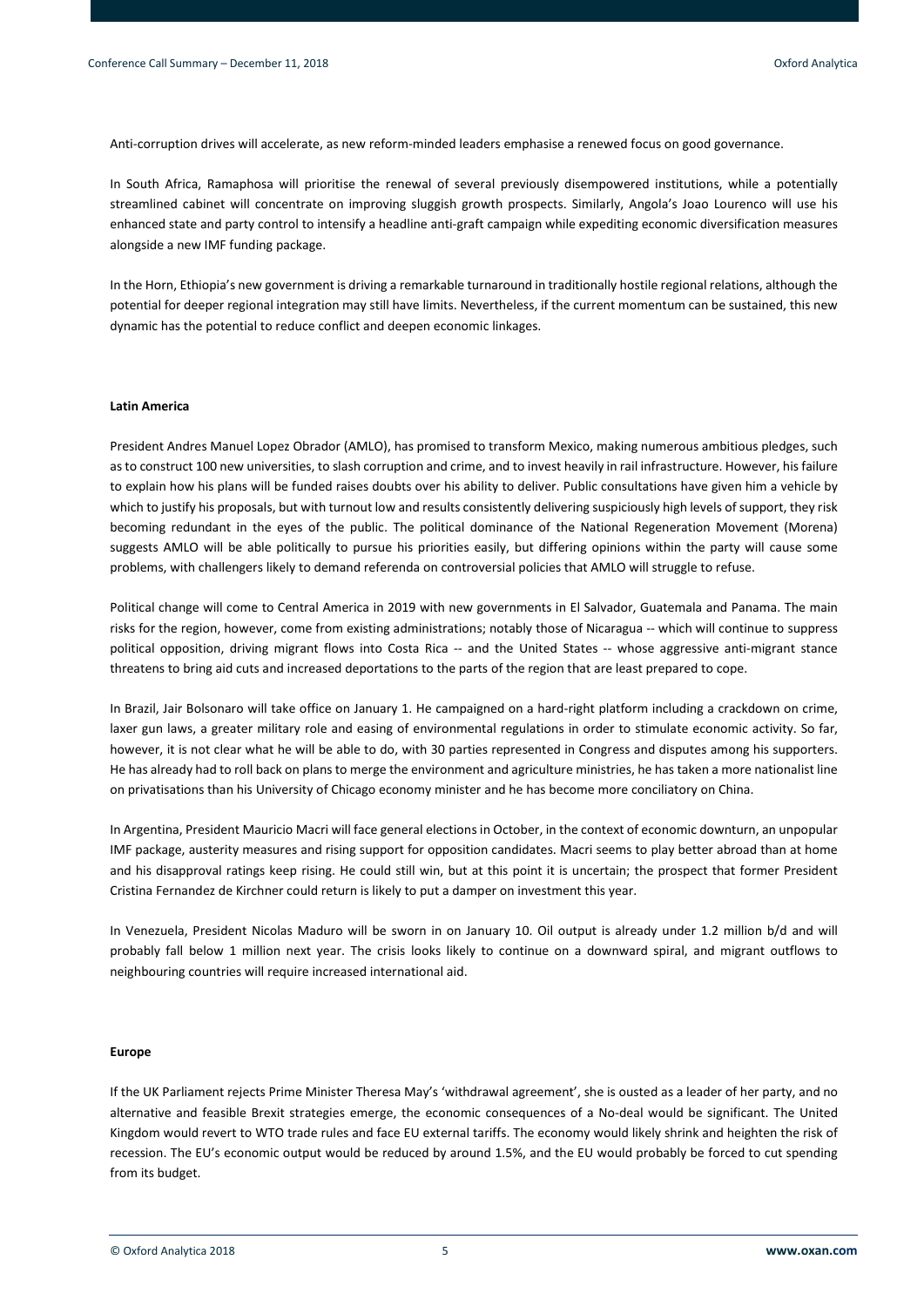The ongoing conflict between Rome and Brussels over Italy's 2019 budget spending plans could be symbolic of future strained diplomatic relations. The Northern League – one of Italy's ruling parties and the main source of antagonism between the EU and Italy -- is polling strongly and could call a general election to boost its support. A more united Italian government under the leadership of the League could see a long-term worsening in EU-Italy relations.

Minority governments have ruled Spain since November 2016. In 2019, local elections will take place and will be a clear indicator of support for Spain's national parties. With current polls showing a rise for the ruling Socialist Party, its leader Pedro Sanchez may capitalise and call a general election which the party believes will give it more parliamentary power to ensure long-term political and economic stability.

In the Balkans, a risk is a divided Bosnia. The new president of the Serb-dominated half, Milorad Dodik, will cosy up to the Americans in hopes they will take him off their blacklist. Republika Srpska's institutions will be reinforced to facilitate secession, if that becomes a real option. In the Muslim-Croat half, political animosities are impeding coalition-forming after October's elections.

Greece's property market may revive. Greece has exited its bailout and is expected to grow at more than 2% next year. This will provide opportunities for discerning investors and those prepared to take risks, in the property market especially. The use of Airbnb for Athens city breaks is driving the buy-to-let sector. Rich foreigners can pick up large properties at bargain prices.

Poland comes in from the cold. Elections to the European Parliament next May and the national parliament by November could lead the ruling nationalist-traditionalist Law and Justice party to move into the centre. In recent regional elections it had the ambitious aim of building support up towards 50%. That failed. Its U-turn, following an ECJ ruling, to reinstate Supreme Court judges could be a signal it wants to moderate its quarrels with the EU.

### **International Economy**

Conversations are centring on what could trigger a global recession after ten years of solid if not spectacular growth.

Rising interest rates and troublesome trade will dampen 2019 growth, but neither is likely to drive the world into recession. This gives countries an opportunity to implement reforms.

Ageing populations and falling birth rates are reducing workforce growth in advanced and many emerging markets, increasing the importance of improving participation and productivity to drive growth.

This creates the second opportunity -- stronger growth gives countries more resources to tackle inequality and prepare for digitalisation and climate change, reducing the risk of the kind of unrest we've seen in Paris this month.

Thirdly, trade brings opportunities.

Countries will shorten supply chains where possible to avoid the US-China tariffs. Japan's exporters are already benefiting. Chinese firms will wean themselves off depending on the United States for parts and goods trade is less important to Chinese growth than five to ten years ago.

However, trade is a risk as well as an opportunity.

Investment is vulnerable. US, European and Chinese regulators must approve all global deals and by blocking US firm Qualcomm's 44-billion-dollar takeover of Dutch Chipmaker NPL, China was able to score points against the United States by doing precisely nothing. It subsequently used global patent rules to ban iPhone sales in China.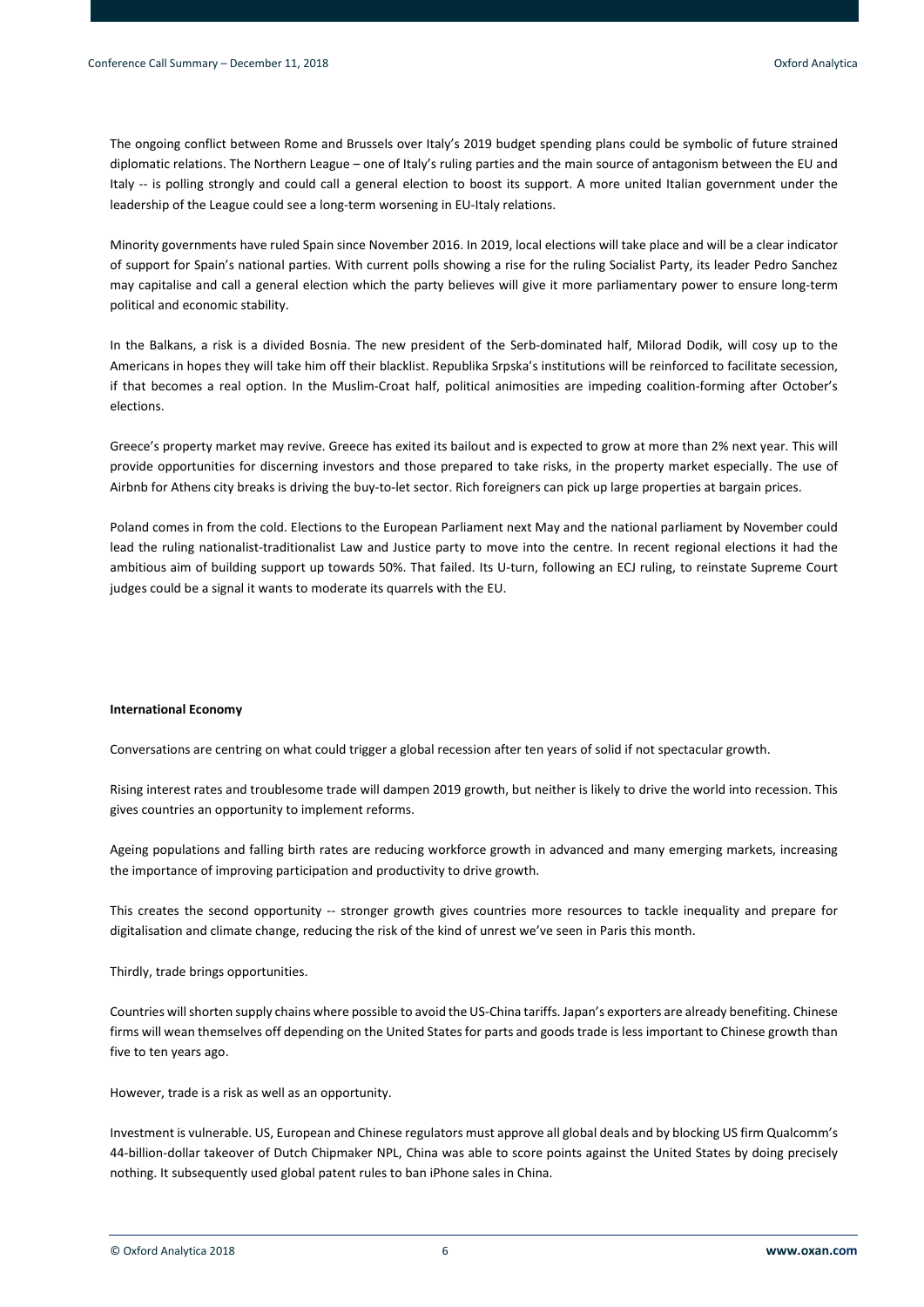World Trade Organisation disputes are mounting and the system could collapse in 2019. The United States is blocking appointments to the disputes board. Decisions need three judges and two of the three remaining judges' terms expire next December.

Finally on trade, the United States continues to threaten high tariffs on its imports of cars and parts.

The second risk is the move from QE to QT -- 'quantitative easing to quantitative tightening'. The leading central banks' balance sheets are set to contract in 2019 for the first time in ten years.

Fragile emerging markets with high short-term dollar debts, surging credit markets or low reserves are particularly exposed.

Nearly half a trillion dollars of IMF funding is coming up for renewal and the US administration's retreat from multilateralism could delay this, increasing fears for emerging markets assets.

The third risk is that the euro-area faces a higher risk of recession and debt crisis than the United States. Europe's political landscape is fracturing, arguments over fiscal targets will persist and debts are dangerously high in some countries.

# **International Political Risk**

2019 is likely to see progress in important areas of shared global interest:

Ahead of the OECD's final recommendations on 'digital taxation' in 2020, G20 policy debates will intensify next year on the redistributive potential of taxing 'big tech' to reduce wealth inequalities between and within countries. A global consensus is unlikely: attempts at a regional agreement in Europe have failed repeatedly and the current US administration favours a tax-lite corporate regulatory regime. Nonetheless, a rising number of countries (from Europe to Africa) are likely to extend their national tax net. The opportunity is for smaller countries to individually think about their tax policies as a new source of revenue.

Corporate digital responsibility will increase, albeit unevenly, as public and private organisations tighten data protections and overall cybersecurity. Firms with better security and privacy will command higher consumer confidence and avert punishing fines, especially in Europe where the General Data Protection Regulation will enter its second year in May 2019.

Policies on the 'future of work' will sharpen next year with the further consolidation of trends around automation, demographic shifts and technological evolution; countries that prioritise investment in human capital -- especially in health, education and skills -- will boost their longer-term growth prospects.

Three important risks for next year are as follows:

First, climate change. Alarming new information regarding the need to reduce carbon emissions drastically will encourage some governments to increase research and development funding for carbon capture technologies. However, this is unlikely to see them exert sufficient pressure to force industries to cut their emissions. With the effects of climate change already being felt, 2019 will bring more extreme weather phenomena, in the form of droughts, flooding and wildfires.

Secondly, institutional reform. Policies to address workplace harassment, gender pay-gap and gender discrimination will advance unevenly and slowly as powerful interests pushback more stridently against the MeToo campaign next year.

Finally, cyber-security. Geostrategic rivalries will likely be fought more acutely in the cyber domain next year, with attacks ranging from further election meddling (in poll-bound countries such as Canada and India) to the penetration of critical infrastructure. Cybersecurity risk will intensify as the Internet of Things proliferates, as most IoT devices are less secure than conventional smartphones and computers.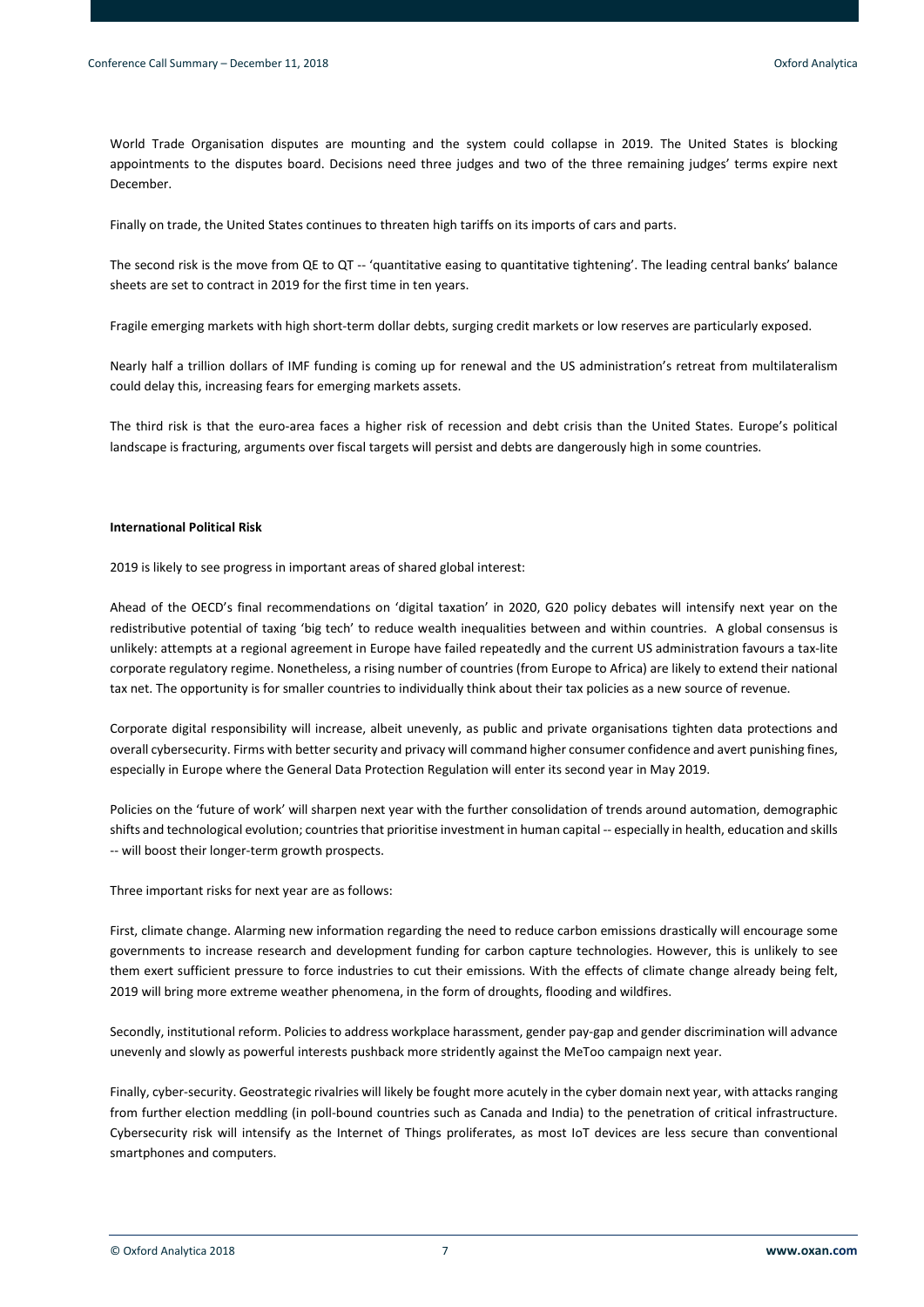# **VAPOR Country Risk Ratings**

The VAPOR Country Risk Ratings and Quarterly Report is a consequence of our work with some of the world's leading organisations, which points to the role political risk is having as a critical driver of market outcomes and corporate performance.

It is rarely, we find, been more central to an organisation's operation and strategies. However, although the necessity of managing the geopolitics of investment has become more pressing, few tools, we find, have been developed to align geopolitical inputs with fundamentals in decision making.

To address this challenge, along with our partner, Willis Towers Watson, we have developed a new approach to anticipating and comparing political risks, one that ties directly to the estimated frequency and impact of geopolitical risk on business.

Based on our proprietary Value At Political Risk, or VAPOR algorithm, we translate geopolitical risk assessments into actionable analysis. It is designed to position forward-thinking companies to do two things; one, having a more precise understanding of their geopolitical exposure; and two, to have a better way of communicating at a high level the related and relative risks and opportunities to both external and internal stakeholders.

The ratings provide global corporations as well as investors a relative measure of commercial political risk for more than 160 countries, each rating incorporates the expected losses for five perils across 14 industries.

VAPOR ratings anticipate where unexpected market exposures will emerge and where headline risk may conceal opportunities for well-prepared organisations.

They have been designed in an easy-to-recognise format: AR ratings capture extremely low to low risk environments; BR ratings capture medium risk environments; CR ratings capture high to extreme risk environments; and F ratings capture what we call unmanageable environments.

The ratings are an independent opinion on political risk that serve as a useful starting point to assess the opportunities and risks of operating or investing in a country.

For organisations requiring a more precise approach of political risk, we provide access to VAPOR Scores, a dataset containing nearly 500,000 political risk data points updated quarterly, and to the full VAPOR service, an online platform designed to provide clients with an in-depth-exposure-analysis and stress-testing capabilities.

You can download more information and the VAPOR Country Risk Ratings Quarterly Report from [http://oxan.to/VAPORratings.](http://oxan.to/VAPORratings)

# **Questions:**

# **Africa**

# **What is the likely outcome of elections in Mozambique in October? Will Filipe Nyusi and the ruling FRELIMO party be able to stay in power?**

Dissatisfaction with FRELIMO and Nyusi is growing, but the conduct of the recent municipal elections -- where the ruling party won multiple municipalities in contested circumstances -- foreshadows likely messy polls in 2019. RENAMO and the opposition are likely to grow in support in advance of the elections, but FRELIMO and ruling party-aligned authorities may once more resort to underhand tactics to ensure that the opposition does not triumph outright. This threatens prospects in the peace talks between the government and RENAMO over the medium term, as well as heightening the risks of growing public protests as public dissent increases at the lack of reform by Maputo.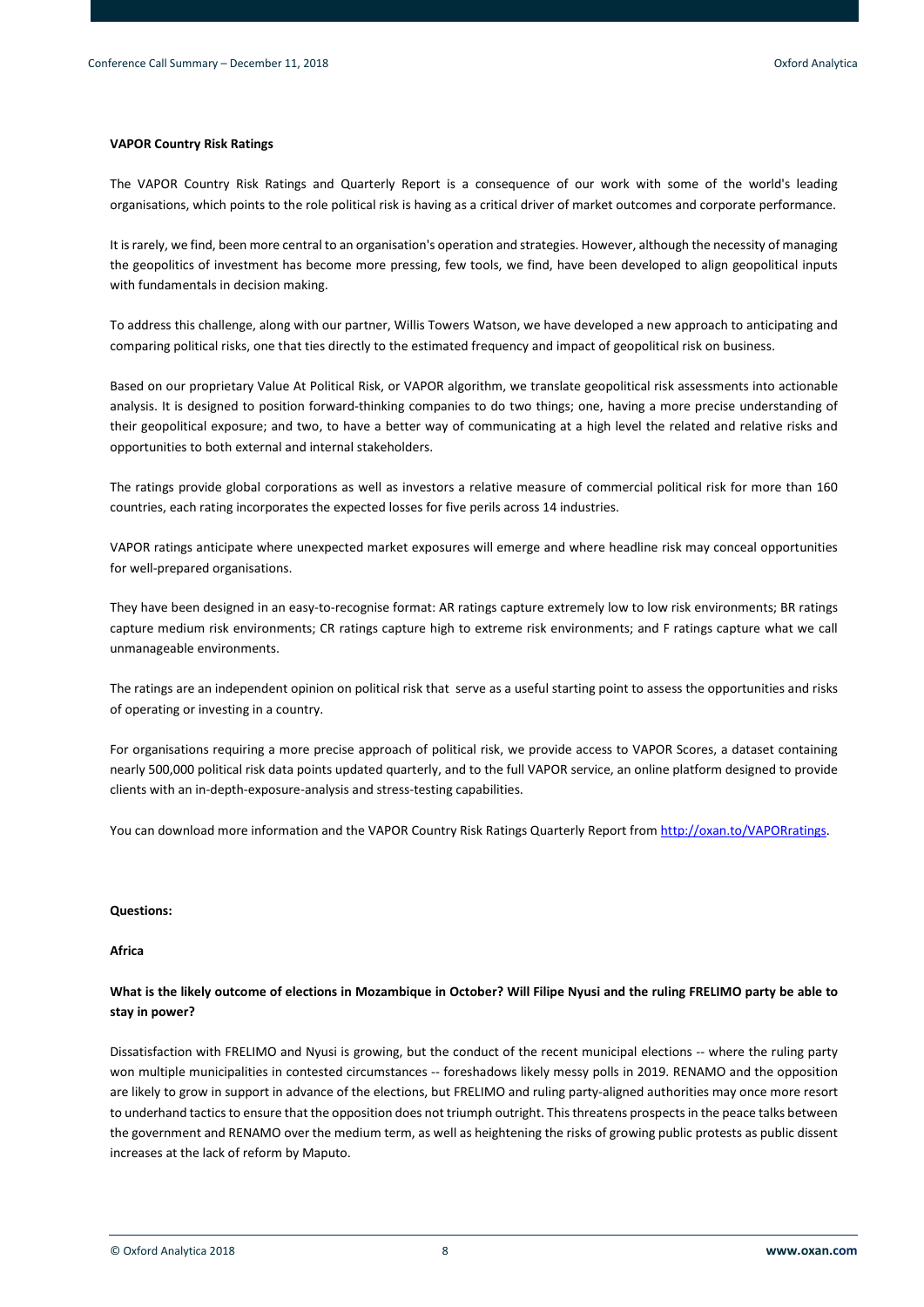A prospective debt deal with bondholders of one set of controversial secret loans will offer Nyusi and FRELIMO some short-term relief, as would new deals with the other remaining two, but could sow the seeds of future unrest as civil society and opposition groups decry the extremely large and unfavourable repayment terms and auctioning of future gas revenues. Relatedly, lingering Islamist-inspired attacks in northern Cabo Delgado province are likely to persist, as is increasing local dissatisfaction in other provinces with new mineral resource investments.

# **What are some of the political & economic prospects should we look out for in Africa? Factors that may impact doing business.**

Factors vary across regions and individual countries, but common factors include corruption, crime, conflict, high costs of doing business, inadequate infrastructure and poor regional linkages.

In the principal regional economies of Angola, Nigeria and South Africa, vested interests and reform pushback will weigh on the broader growth trajectory in each case. In South Africa, for instance, President Cyril Ramaphosa has presided over a much more pro-business administration in his first ten months in office. However, his ability to condition wider economic reforms is hampered by the vested interests of various stakeholders, including trade unions, allies of his predecessor Jacob Zuma, poorly performing state-owned enterprises and the large public-sector workforce resistant to cutbacks.

Rising dissent and protests at poor public service delivery and exorbitantly large unemployment is fertile ground for growing populism, something which will be seen in a variety of countries across the region as ruling elites prove resistant to reform and public anger grows at corruption revelations.

# **Asia Pacific**

# **Do you anticipate multilateral institutions and the West attempting to counter the Chinese Belt and Road Initiative (BRI) in 2019?**

The 'China vs the West' narrative may be comfortable and easy to grasp, but precisely for that reason, we should be wary before looking at the world through that lens. World politics and politics around the BRI itself remain multipolar. In the early years of the BRI, it seemed that the initiative might create opportunities for Western firms, but it soon became clear that China would build the BRI largely by itself and the optimism faded. Western governments began thinking about supporting their firms the way China is. This led Washington to announce a 100-billion-dollar Indo-Pacific Fund, the EU to announce a 70-billion-dollar Eurasian investment fund and Japan and India to announce a 100-billion-dollar Asia-Africa Growth Corridor (although this has not been mentioned lately, perhaps because of rapprochement between India and China). What the West seems to lack is a vision that rivals China's 'new Silk Road'. Without that, it is hard to see their counter-measures capturing the world's imagination the way the BRI has.

#### **Who will win the presidential election in Indonesia and why?**

At this stage, President Joko 'Jokowi' Widodo is more likely than challenger Prabowo Subianto to win the presidential election in Indonesia.

Despite the recent downward pressure on the rupiah, Jokowi will point to the country's strong economic fundamentals and consistent GDP growth of around 5% in recent years. Even if that does not especially convince voters, he is likely in the lead-up to the election to offer fuel and energy subsidies to garner support. That will likely supplement his already established popularity.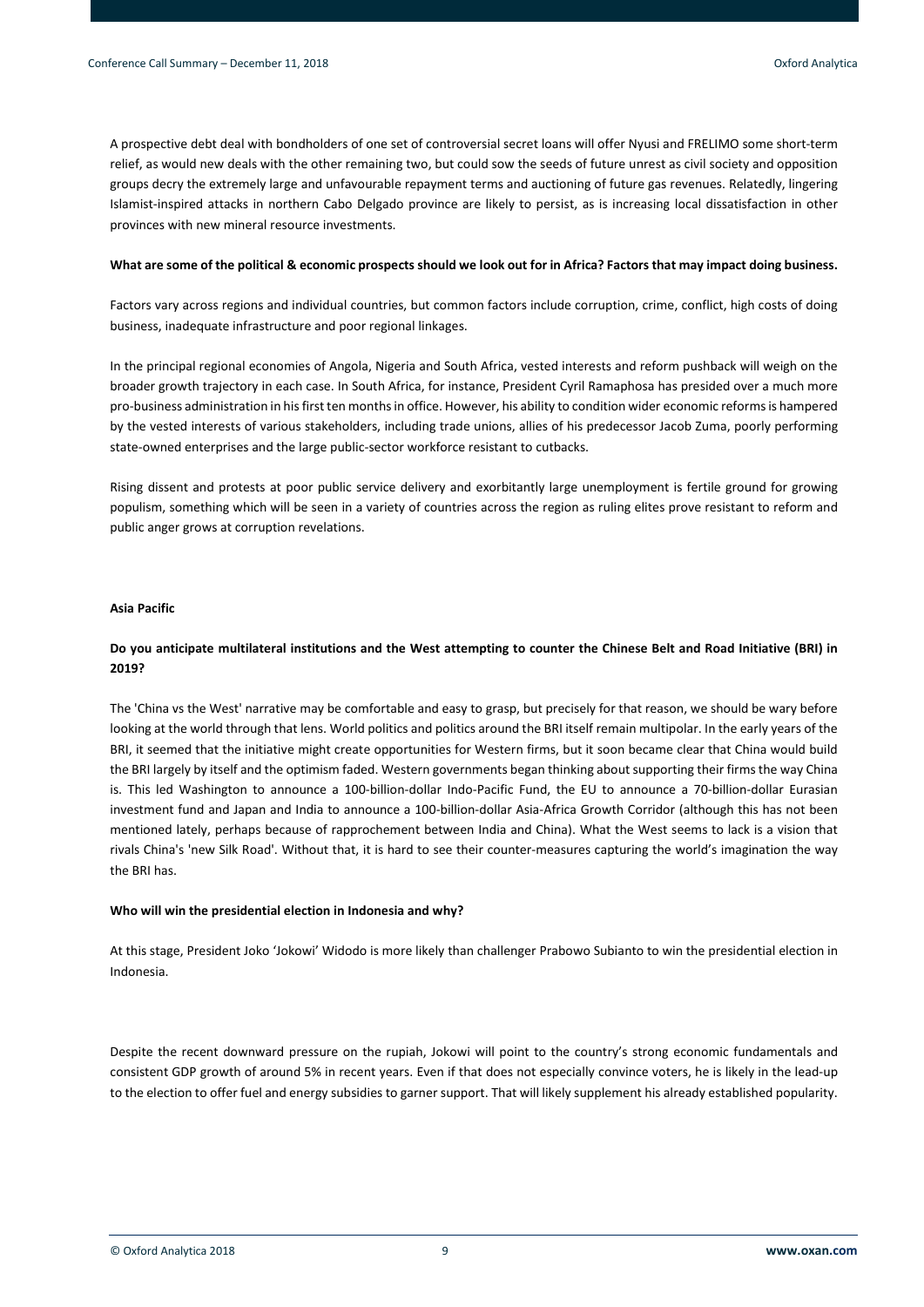Jokowi has also been pragmatic with his choice of running mate. With the cleric Ma'ruf Amin as vice presidential candidate, he can appeal to conservative religious opinion, potentially stealing a march on Prabowo. He will push back on any claims by critics that he is insufficiently committed to Islam.

Having said all that, there are caveats.

Prabowo likely has more support than suggested by opinion polls currently, and his running mate Sandiaga Uno has widespread backing among women and young people.

Prabowo will highlight Jokowi's unfulfilled promise, made ahead of the last election, of 7% GDP growth. He will point to the rising cost of living. He will portray himself as a staunch nationalist as well as business friendly, promising to prioritise local over foreign workers besides cutting corporate and personal income tax. A recent rally in Jakarta suggests he will be ready to play strongly on religious sentiment.

The result is likely to be close, even if Jokowi retains power -- perhaps something similar to the 2014 contest between the same candidates, when Jokowi won with 53% of the vote to Prabowo's 47%.

#### **Europe**

.

# **What are the major risks in Central-Eastern Europe, assuming future clashes between the United States, Germany, Russia, and Turkey?**

The risk of an outbreak of tensions is not serious.

There will not be open struggle, but Russia will try to seize any opportunity to embarrass the West, to side with Eastern European countries that are not currently happy with the EU and the West in general. Russia has consistently tried to exploit this weak link in Eastern countries.

On the rivalry between Russia and the United States on gas, Russia is the established gas super-power, even though the United States is trying to fight Russia's influence there.

It is not in the interest of Eastern European economies to break their economic ties with Germany, which is the economic powerhouse in Europe.

The risk of Turkey for Central-Eastern Europe is not concerning. Turkey wants to become more of a regional superpower and is trying to do that by expanding its ties with the Balkans and other regions where the Muslim tradition is strong.

#### **What will happen in Poland, Romania, Hungary, Bulgaria?**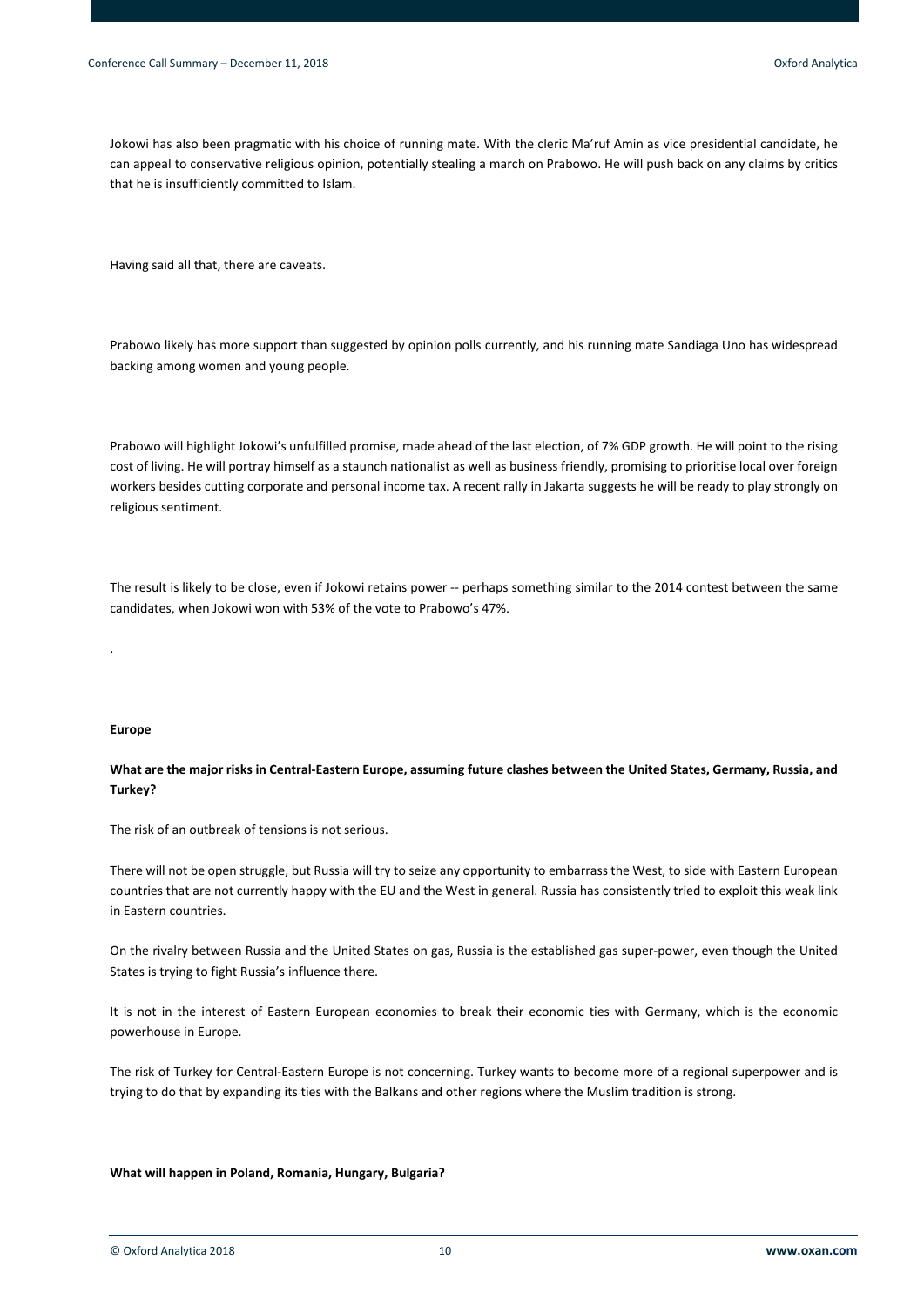# Poland

Parliamentary elections are due by late 2019. Ruling Law and Justice consistently leads the main opposition Civic Platform (PO) in the polls but could be faltering owing to corruption scandals. It can use the fiscal windfall from economic success to continue its highly popular welfare spending. PO may not pose a serious challenge until its former leader Donald Tusk returns to domestic politics from Brussels once his spell as European Council president expires.

#### Romania

The Social Democrats, the senior coalition party, are under visible strain. Leader Liviu Dragnea has low approval ratings but exercises control through regional party bosses and has seen off a recent attempt by dissidents to unseat him. Defections have eroded the government's parliamentary majority but Dragnea can cobble support together from non-government MPs. Loyalty being the priority rather than competence or independence, the quality of cabinet ministers is low. Dragnea will take the party rightwards in order to hold onto his core support in the provinces, especially if the economy tanks. The parliamentary opposition is weak and discredited. Street protests against periodic scandals attract metropolitan liberals but will not bring down the government. The population is disaffected but emigration provides a safety-valve. President Klaus Iohannis uses his limited constitutional powers to resist attempts by the executive to take over the judicial system, but he has achieved little and Dragnea may frustrate his re-election in late 2019.

### Hungary

The ruling Fidesz party is over-mighty: it has been in power too long (since April 2010), has used its parliamentary majority to capture state institutions, the judiciary and most of the media, and has just won another four years in office. The opposition here, too, is weak but eventually Fidesz will over-play its hand and gather a coalition against itself, probably thanks to blatant corruption. It relies on rallying the population against some hate figure -- immigrants, Muslims, Brussels or George Soros. This 'campaign' style of politics may run out of suitable bogey-men.

#### Bulgaria

The Borisov government is interested in holding onto office not tackling Bulgaria's problems. Investigative journalists have uncovered scandals suggesting cosy links between business and the government, against the interests of consumers. The ruling coalition is unstable thanks to its reliance on a fractious alliance of far-right parties but Borisov could always turn to the votes of parties outside the government, particularly the Muslim-supported Movement for Rights and Freedoms, which has backed him in the past. Protests will continue against corruption, the high cost of living and the visible depopulation due to dissatisfied Bulgarians emigrating, but with the same lack of success as similar protests in 2013 which only forced Borisov out temporarily.

# **What are your expectations concerning the sharing of information and collaboration between UK security agencies and its European counterparts after Brexit?**

Security is one of the most important realms where the EU and United Kingdom need close cooperation after Brexit. Under the current Brexit deal, both sides are committed to ''effective and swift data sharing and analysis'' in areas such as ''terrorism and serious criminality''.

There is a risk that the United Kingdom will have a lesser influence in Europol, the main intelligence body in the EU. The United Kingdom has been the most influential actor after Germany in leading Europol policies and projects. As Europol membership requires EU membership, the UK-Europol relationship is set to be reduced to a strategic partnership. However, given the significance of the United Kingdom to EU security, information sharing and geographical proximity, Europol will likely seek to establish a much closer cooperation arrangement with the United Kingdom than it has with non-EU actors. This should be consistent with the relationship between other European intelligence agencies and the United Kingdom.

Areas of cooperation that the United Kingdom will lose after Brexit include the European Arrest Warrant, which enables EU members to coordinate arrests in other countries without going through a potentially slow extradition process. Another area will be on satellite information, after the United Kingdom pulled out of the EU's future satellite network, Galileo, which rivals the GPS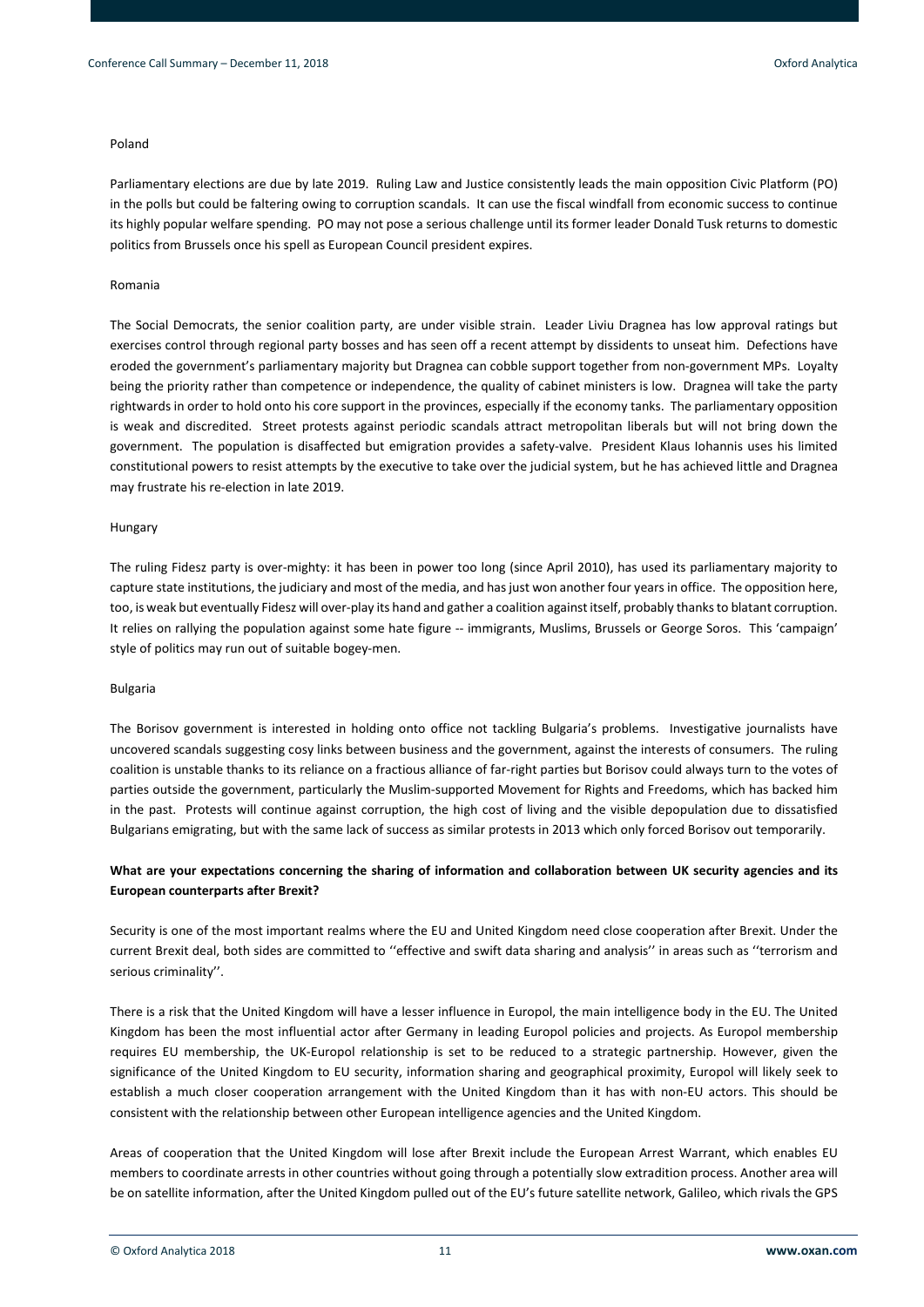in the United States and will become increasingly important for location tracking and information sharing on security-related matters.

# **International economy**

#### **What is the potential emerging markets' spill-over risk from the US-China trade dispute?**

China's neighbours are vulnerable. One-third of Vietnam's GDP comes from exports to the United States or China and near 15% of Malaysia and Thailand's GDP.

These countries will see some benefit from importers avoiding US goods and 'source-switching' to shorten supply chains. Firms will try and put off relocation decisions, but Vietnam is well positioned to attract firms as its export mix is similar to China.

They will see higher inflation indirectly from the tariffs, and capital outflows as many emerging market funds still treat the emerging Asia region as one.

Turkey is also at risk of more general outflows from emerging markets. The plunge in its imports since its difficult summer is the only thing keeping it out of recession. Once this stabilises, the external deficit will worry investors again.

More positively though, emerging markets investment is growing in sophistication and this will protect domestically driven and politically stable countries from contagion.

#### **What are the prospects for the commodities and equity markets, going forward, as a result of different risks?**

OPEC and Russia's agreement to decrease their output by 1.2 million barrels a day will correct the oversupply created by record-Russian and Saudi output and 'softer' than expected US sanctions on Iran.

Donald Trump's regular demands for lower prices to help US firms and consumers could escalate ahead of his 2020 re-election bid.

Saudi Arabia's budget will only balance if prices are over 70 dollars but officials there and in Russia are not immune to fears of high prices reducing demand.

They fear this could increase competition from renewable energies, which are becoming increasingly price competitive.

Saudi Arabia and Russia are also conscious that higher oil prices attract more investment into US shale, intensifying competition for market share.

Weaker demand and higher OPEC, Russian and US output will keep prices towards the lower end of 50 to 80 dollars in 2019.

Stock markets face a challenging 2019 backdrop -- the US S&P 500 equity index is down nearly 10% since October and the rest of the world is down more than 10%.

US and Chinese efforts to become less dependent on each other could curb the bull run in US tech.

Higher rates and lower oil prices are putting corporate bonds under strain and the first inversion of US yields since 2007 is fuelling speculation of slower Fed tightening.

The pace of Fed hikes may slow to just one or two next year, but the tightening supports the stock market by signalling confidence in the US economy.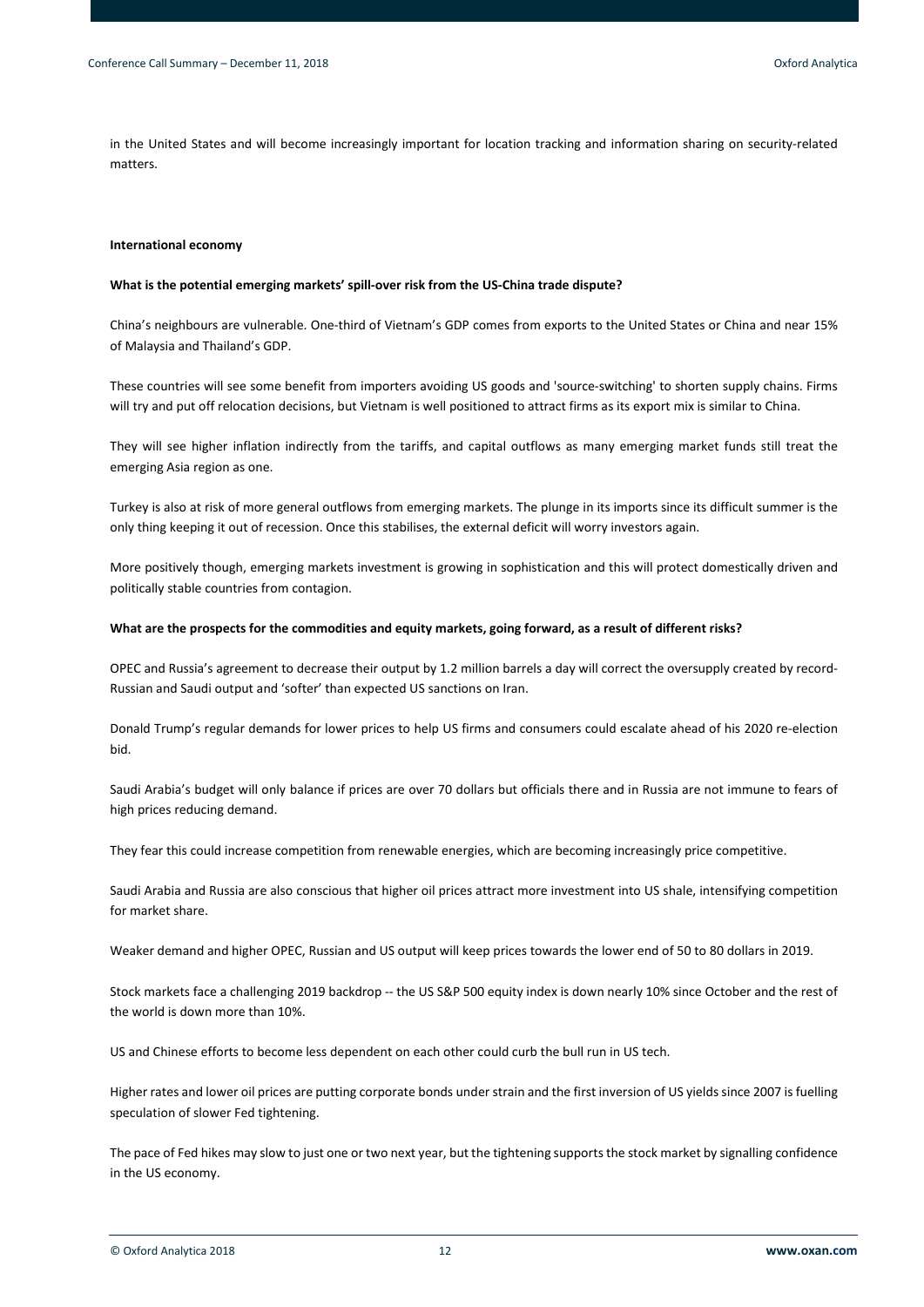Donald Trump is railing against the Fed for raising rates too fast but steady increases and financial markets landing softly could boost his re-election campaign.

The dollar, and whether China stimulates its economy more, will also be crucial.

### **Is there any way of predicting the severity of a potential recession in 2020?**

In this environment, any mild shock could deepen the global growth slowdown.

The next recession could be shallower, but longer as the solution is likely to need to be broader and more non-financial than last time -- the recovery from 2008 was largely led by central banks and governments.

Economic and social disparities between regions within the same country have risen, influencing political outcomes in many European countries and in the United States.

Supporting the prospects of disadvantaged groups will play a larger role in the next recession, in advanced and emerging markets.

Triggers to look out for could be trade, debt distress, migration disputes or labour market unrest but these factors could work in tandem to sharply reduce growth rather than one causing all the trouble.

# **Under the current political and economic circumstances, the multilateral trade system is at risk of breaking up thus leaving us with a pluralist trading system of various country groupings – what are the possible implications?**

Canadian and EU-led efforts to reform WTO governance will turn on Washington's stance but getting consensus agreement - especially from China -- will take a long time.

Other countries will fill the void left by the United States' retreat from multilateralism -- for example redoubling their commitment to the Paris agreement or the Trans-Pacific Partnership.

Moreover, many governments will wait for the end of Trump's tenure. However, whatever the composition of the next US administration, the WTO will still struggle to reach global consensus, and IMF bailouts will still likely be getting costlier and more contentious.

Multilateralism already faced many challenges before Trump, and while a less hostile US administration would make progressing these challenges easier, we may be moving towards gradually less multilateralism and more pluralism in the 2020s.

This could then prompt a return to more multilateralism -- but much political fragmentation will have to be overcome worldwide.

#### **International political risk**

#### **What are five top risks for 2019?**

Five of our top risks for 2019 are, in alphabetical order:

China: The trade and technology conflict with the United States escalates to a 'whole government' cold war on both sides.

EU: Germany and France's joint leadership loses traction in the face of populism, European Parliamentary elections see significant gains by far-right parties and the split between Western and Eastern member states deepens, sending the 'European project' into crisis.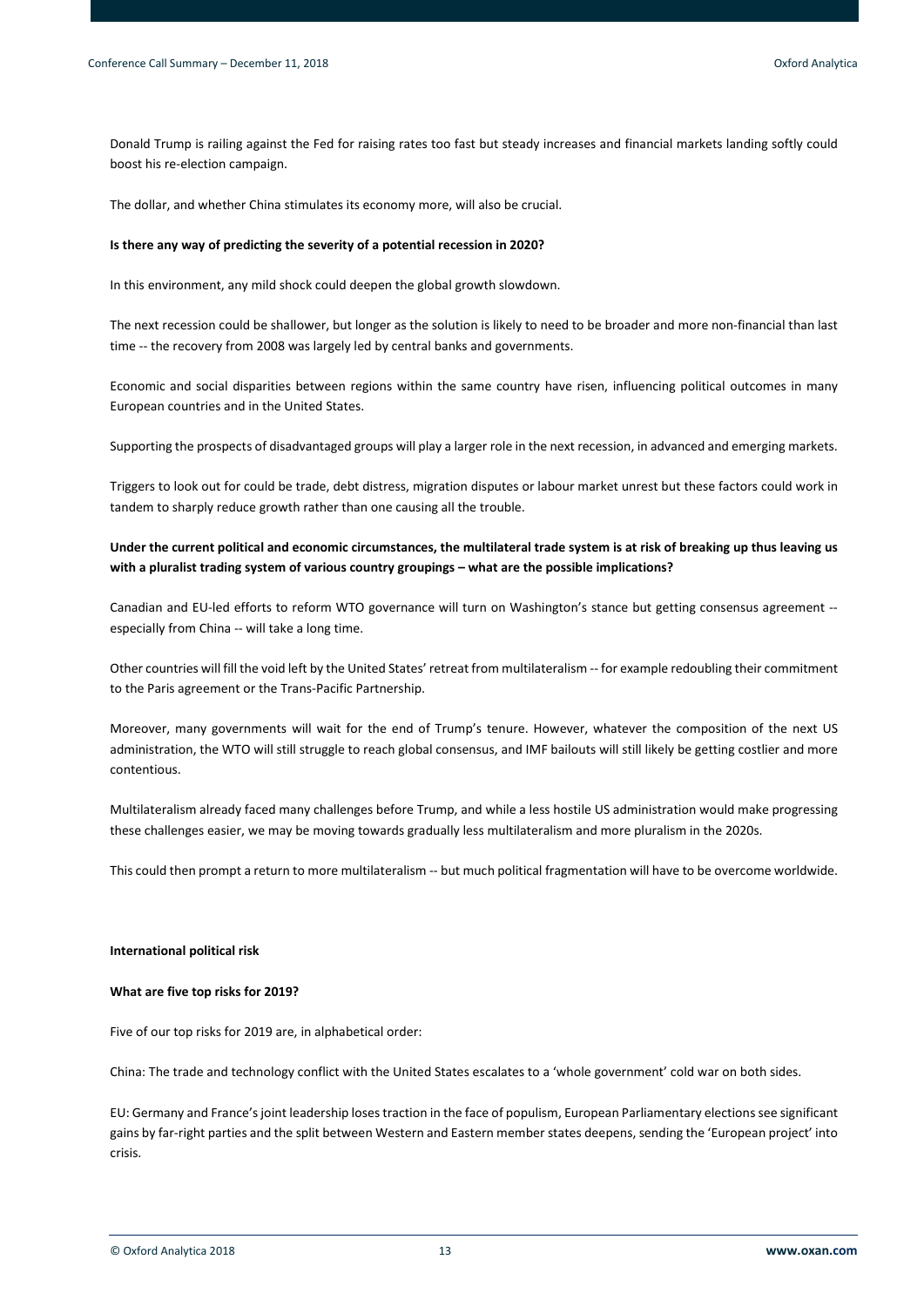Global economy: US monetary tightening raises the risks for fragile emerging economies and fragmented, highly indebted euro countries, prompting at least one regional financial crisis.

Iran: US pressure fails to reverse Tehran's direction and regional policies, and proxy conflict with Saudi Arabia turns 'hot'.

North Korea: Rapprochement with the United States breaks down, and there is a return to a military standoff over nuclear missiles, or worse.

You might also want to take a look at our Global Risk Monitor which tracks ten global risks. https://grm.oxan.com/.

#### **How much cyber interference can we expect in elections in 2019?**

The prospect of election meddling through technological means is a major risk in 2019 as many countries face important polls: Indonesia, India, Canada, Bangladesh, South Africa, Nigeria, Mozambique, to name a few. In all these countries social media use is extensive. On social media, extreme political views tend to dominate and fake news, especially on politics, tend to spread faster and wider than truthful news and facts. In the case of India, the concern is significant; the incumbent government is using tech platforms to mobilise voters. Political misinformation has already led to political violence, so the risk of violence and voter manipulation should be monitored closely. In terms of geopolitical rivalries, Canada will be an important place to watch: it is possible that Russia may attempt to meddle, and Canada is aware of this risk. Any meddling here would potentially have consequences for as Canada is part of the NATO Alliance and for the Five Eyes countries.

#### **How do you measure the qualitative effects of global and business risks in the coming years?**

We can recommend no better set of tools than our suite of VAPOR products, which are based on qualitative input from our Analysts and expert contributors into quantitative models. This combination allows VAPOR products to capture current and forward-looking issues. The suite encompasses our new VAPOR Ratings, which are letter-graded country political risk ratings, similar to the familiar credit ratings from the credit rating agencies, and which rate more than 160 countries and 14 industries against five standard political perils -- war and political violence, expropriation, capital controls, trade embargo and sovereign default. For those who need more precise analysis of their organisation's exposure, we offer VAPOR Scores, which gives access to the underlying data from which the VAPOR Ratings are derived, and are suitable for integration into risk models; and VAPOR itself, a platform service that enables an organisation to monitor average and probable maximum expected losses from political risk based on a specific asset portfolio and to run scenario analysis against exposures. Fuller details are [here,](https://www.oxan.com/insights/vapor-ratings/client-download/) where you can also download our quarterly VAPOR Quarterly Report.

# **Latin America**

# **What options does President-elect Jair Bolsonaro have in order to deal with the rising crime in Rio de Janeiro, once the Federal intervention ends this December?**

The proposal at the moment is to increase military intervention and to change the law to allow the police to shoot to kill at criminal suspects, including from helicopters. This policy in the past has had the result of increasing civilian casualties and not reducing criminal activity. Rio de Janeiro is the centre of a war between various drug gangs, and at the moment there are no proposals that suggest any success in dealing with this situation.

Bolsonaro has proposed to put the armed forces on the streets to fight crime, but here again, there may be some dissent among his supporters – members of the forces on active service are unlikely to be in favour of having to perform policing duties for which they are not well trained.

#### **What is the outlook for Central America migration to the United States in 2019?**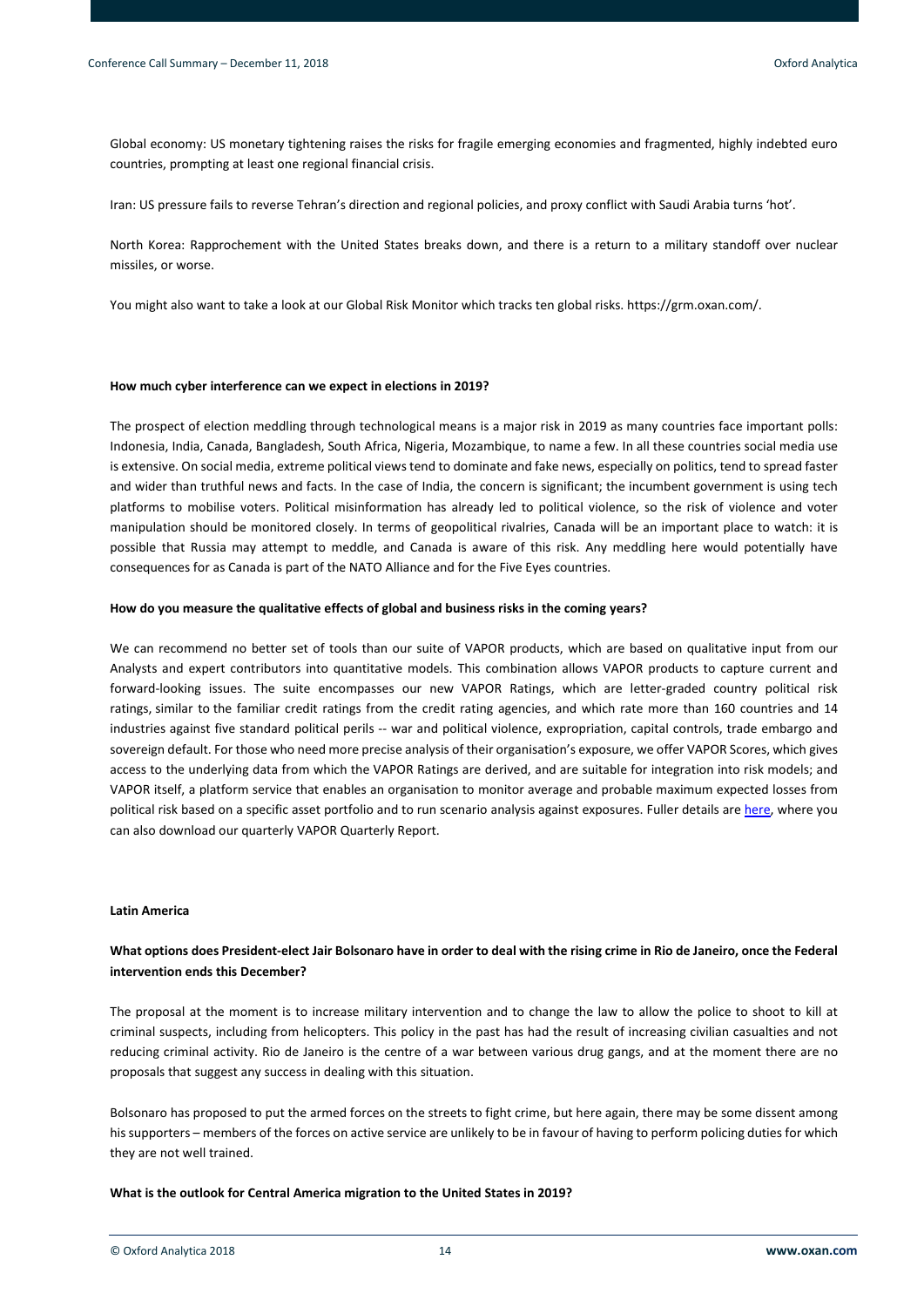Andres Manuel Lopez Obrador's election in Mexico has brought hope for a long-term solution to the issue of the asylum seekers and migrants. He pledged to take a more humanitarian approach and entered talks with Washington over a new plan based on increasing investments in the Northern Triangle countries (Guatemala, El Salvador, Honduras) to tackle some of the problems that force people to leave, together with more investments into Southern Mexico to make it a more attractable destination for South American migrants and to integrate them into Mexico's life.

AMLO wants people to settle in Mexico and have visas if they so choose. Mexico should have the capacity to do this and the plan offers potential long-term solutions to some of the dangers that face asylum seekers and to the tensions with the United States.

Nevertheless, the plan will require a major societal attitude shift among central Americans for them to look at Mexico as a final destination rather than the United States. The family and emotional ties of the Northern Triangle countries to the United States are strong.

If the plan is fully implemented, it could raise tensions between locals and incomers. Also, it would do little to help the 10,000 asylum seekers who are currently in Tijuana waiting to be processed by US authorities. More violence at the borders in the coming months is increasingly likely.

# **What are the Duque administration ambitions and the challenges to implementing the 2016 peace accord?**

The prospect for the peace process looks weak under President Duque. Duque and his party, the Democratic Centre (DC), have strongly opposed making peace with the FARC. He is unlikely to try to actively roll back any part of the peace process put into place under former President Santos, but he showed little interest in pursuing it.

The process will crumble through neglect, with more and more former fighters taking up arms again either with FARC dissident groups or other non-state armed groups. This has already started to happen.

In the case of the ELN, the peace talks are dead. The command of the ELN has shown as little interest as the government in a peace process. The ELN has been expanding into Venezuela and increasing the number of its recruits, and this lowers even more the interest of its middle-level commanders in peace talks.

Increased military investment on the government's part and a more hard-line approach towards drugs are likely to make successful peace-processes even less plausible.

### **What is the future of the student protests in Colombia?**

Student protests are a regular occurrence in Colombian cities, but the demonstrations of recent weeks have been unusual in their size and level of coordination. Having taken office only in August, President Ivan Duque's public approval ratings have plummeted, to as low as 20% by some estimates. He now faces his most serious political crisis to date.

Protests are unlikely to die down without a marked increase in funding for public education, and even that may not be enough to break their momentum. The expressions of anger have already spread beyond the student population to other sectors of society, frustrated by a wide variety of issues, including recent tax measures and allegations of corruption.

Duque will reassert his professed determination to tackle corruption but results in terms of bringing perpetrators to justice will take time. Meanwhile, more individuals (many of them from Duque's party) are likely to become embroiled in the investigations.

A Cabinet reshuffle is likely. That could help Duque regain control of some ministries and placate the public somewhat, but it would present difficulties in itself -- fresh faces often lack experience, while experienced political players are more likely to have questions to answer about their past conduct.

However Duque handles the protests, his approval ratings are unlikely to recover substantially. He will remain an unpopular president for the rest of his term, with little room for error in the eyes of the public. That will make further large-scale protests more likely in future.